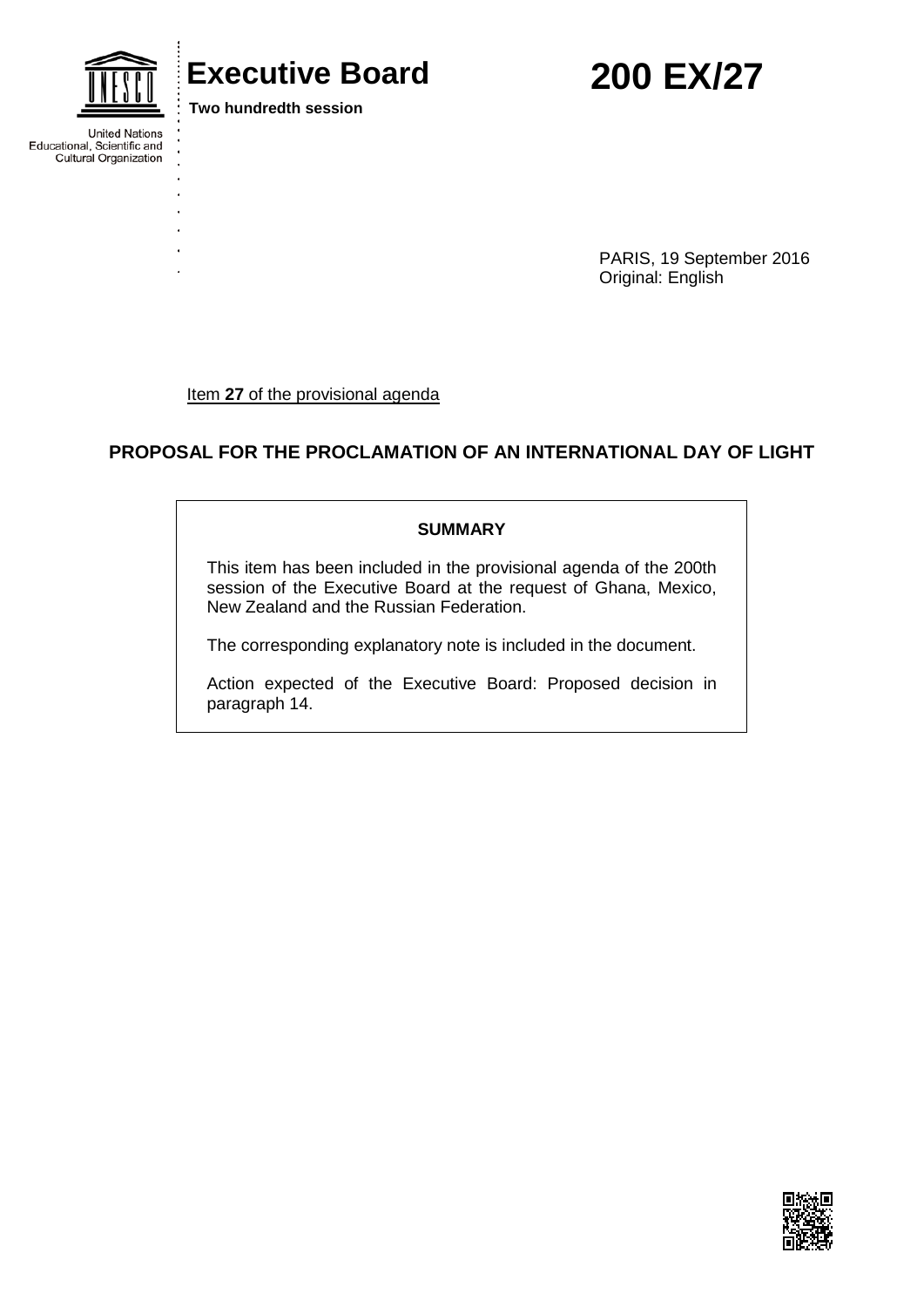# **EXPLANATORY NOTE**

# **Background**

## **I. INTRODUCTION AND MOTIVATION**

1. The International Year of Light and Light-based Technologies 2015 (IYL2015) was adopted at the United Nations General Assembly (A/RES/68/221) and led by UNESCO (37 [C/Res.25](https://unesdoc.unesco.org/ark:/48223/pf0000226162_eng.nameddest=25)) through its International Basic Sciences Programme. The operational secretariat of IYL2015 was hosted at the UNESCO category 1 institute, the Abdus Salam International Centre for Theoretical Physics (ICTP).

2. Under the leadership of UNESCO, IYL2015 brought together hundreds of national and international partners to implement a wide range of worldwide activities including: awarenessraising, capacity-building, education and outreach, humanitarian projects. IYL2015 has had highly significant impact and quantifiable outcomes, with an estimated 10,000 activities in 148 countries and 18,000 mentions in the world's media from 120 countries. The audience reached by the International Year of Light is estimated to be over 100 million.

3. The purpose of an International Day of Light will be to provide an annual focal point for the continued appreciation of the central role that light plays in the lives of the citizens of the world in areas of science, culture and art, education, sustainable development, and in fields as diverse as medicine, communications and energy.

4. In addition, the International Year of Light and Light-based Technologies 2015 built many new bridges between science and culture, and forged new links between decision makers, industry leaders, scientists, non-governmental organizations and the public at large. An International Day of Light will allow all these links to be maintained and strengthened, responding to the critical need for improved dialogue between citizens, scientists, and policy-makers.

5. An International Day of Light will provide an enduring follow-up of the achievements of the International Year of Light in raising the profile of science and technology, and its application towards stimulating education, improving the quality of life worldwide, and achieving the Sustainable Development Goals.

# **II. THE IMPORTANCE OF LIGHT, LIGHT SCIENCE AND TECHNOLOGY**

6. Light plays a central role in human activities. On the most fundamental level, through photosynthesis, light is at the origin of life itself, and the many applications of light have revolutionized society through medicine, communications, entertainment and culture.

7. Industries based on light are major economic drivers, and light-based technologies directly respond to the needs of humankind by providing access to information, promoting sustainable development, and increasing societal health and well-being.

8. Light-based technologies are increasingly providing solutions to global challenges in, inter alia, energy, education, agriculture, and community health. Applications of light-based technologies improve the quality of life in the developing world, and are key enablers to achieving the Sustainable Development Goals.

9. As light becomes the key cross-cutting discipline of science and engineering in the twentyfirst, it is essential that the importance of the scientific study of light and the application of lightbased technologies for global development is fully appreciated by the citizens of the world. It is equally vital that the brightest young minds continue to be attracted to scientific and engineering careers in this field.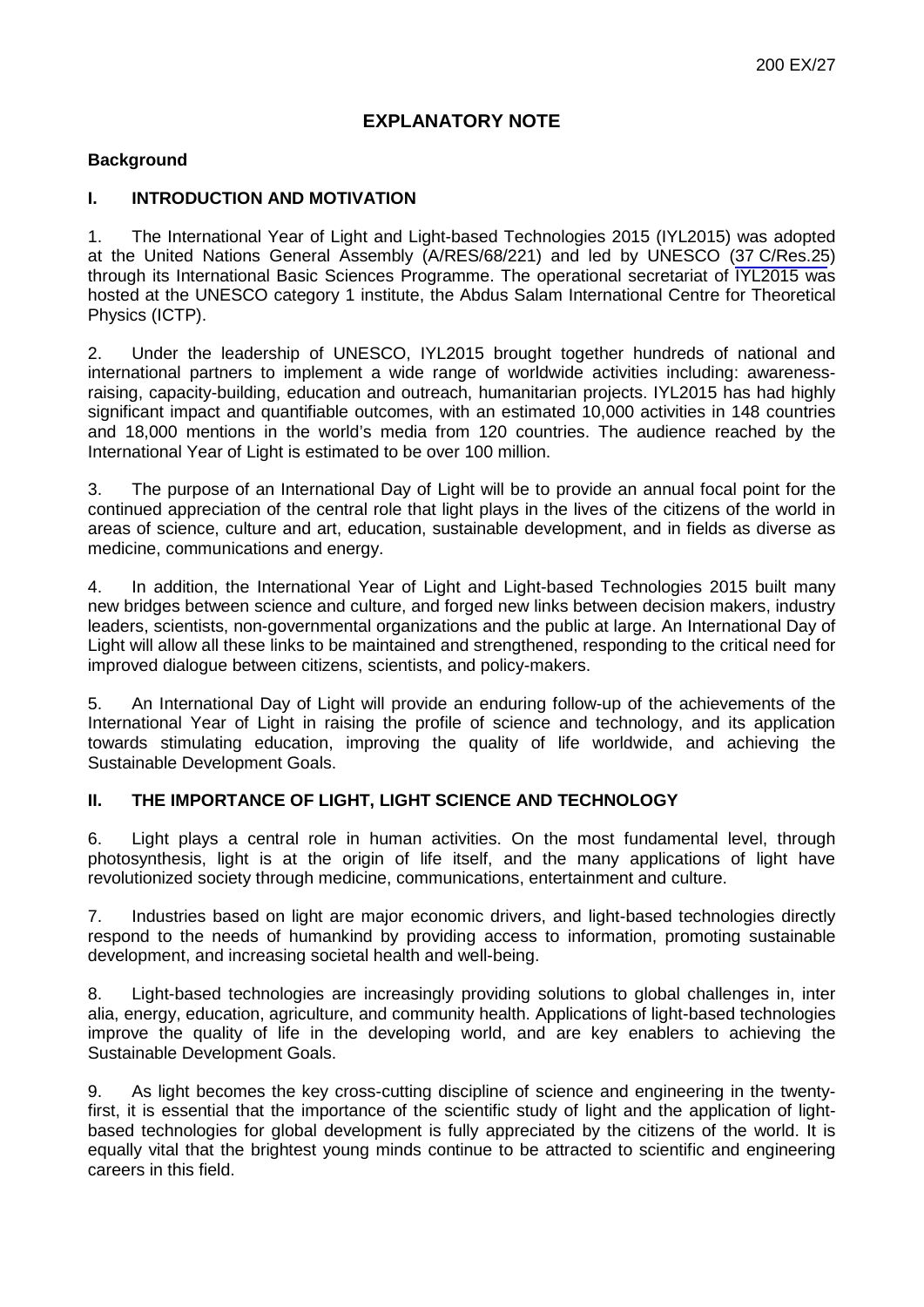# **III. OUTCOMES OF AN INTERNATIONAL DAY OF LIGHT**

10. An International Day of Light will see coordinated activities taking place worldwide, which will contribute to achieving numerous outcomes:

- Improve public understanding of how light and light-based technologies touch the daily lives of everybody, and are central to future global development;
- Build worldwide educational capacity through activities targeted on science for young people, help address issues of gender balance and focus in particular on developing countries and emerging economies;
- Promote the importance of light-based technology in sustainable development particularly in Healthcare, Agriculture and Communications so as to enable access to educational opportunities and for improving the quality of life worldwide;
- Promote awareness of the interdisciplinary nature of twenty-first century science, and emphasize how interactions between different thematic areas of science will be increasingly needed in future research and education;
- Highlight and explain the intimate link between light and art, enhancing the increasing role of optical technology in the preservation of cultural heritage;
- Enhance international cooperation in fundamental science, research & development and education, by coordinating activities between learned societies, educational establishments and industry;
- Celebrate the role of light in science and culture across all continents of the globe through raising awareness of important historical figures, including those particular scientists celebrated during the International Year of Light and Light-based Technologies 2015: Ibn Al Haytham, Augustin Fresnel, James Clark Maxwell, Albert Einstein, Charles Kao, Arno Penzias, and Robert Wilson.

### **IV. IMPORTANCE OF AN INTERNATIONAL DAY OF LIGHT FOR UNESCO**

11. An International Day of Light will offer UNESCO a novel important opportunity to fulfill its mission of promoting international cooperation in key areas of modern science, and provide particular opportunities to organize events and activities at its category 1 institute ICTP and at the International Centre for Synchrotron-light for Experimental Science and Applications in the Middle East (SESAME).

12. An International Day of Light will contribute to achieving the aims of the UNESCO [37 C/5](https://unesdoc.unesco.org/ark:/48223/pf0000226695_eng)  Major Programme II in Science for Peace and Sustainable Development, especially the Main Lines of Action in: Strengthening science, technology and innovation (STI) policies, governance and the science-policy-society interface; and Building institutional capacities in science and engineering. Areas where an International Day of Light will bring especially strong focus are: (i) the advancement of science and technology for sustainable development; (ii) the promotion of UNESCO's Priorities for Africa with focus on Education for All and Gender Equality; and (iii) the harnessing of international cooperation for science and technology capacity-building.

13. UNESCO has played a crucial role in the designation and planning of, among others, the International Year of Physics, the International Year of Astronomy, the International Year of Chemistry, the International Year of Crystallography, and International Year of Light and Lightbased technologies. The multidisciplinary theme of light science cuts across all of these previous international celebrations, and an annual International Day of Light will ensure that existing gains from these previous observances are effectively followed-up and strengthened, and will support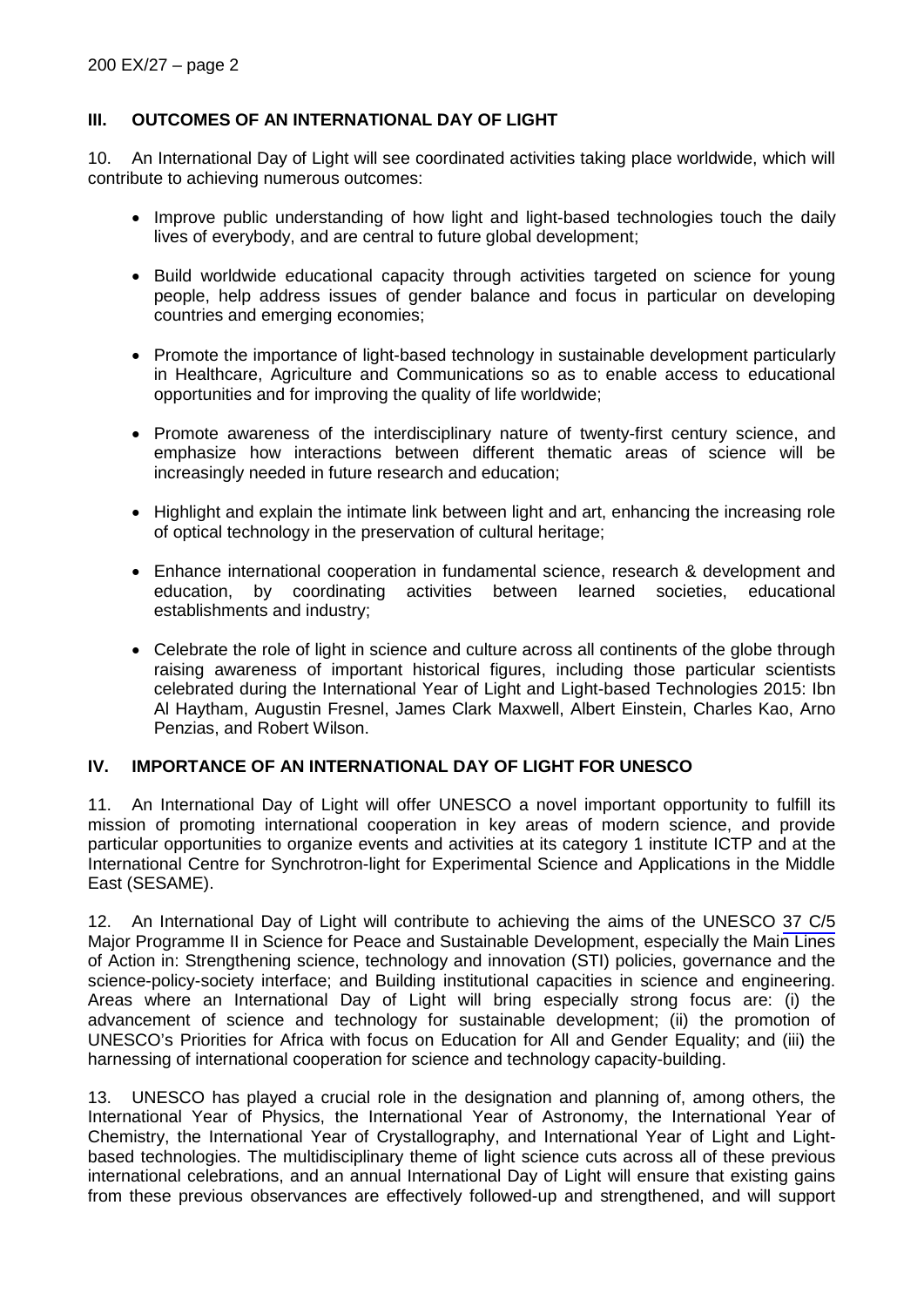UNESCO in its enduring aim to build worldwide capacity in science and technology for sustainable development.

### **Proposed decision**

14. In light of the above, the Executive Board may wish to adopt the following draft decision:

The Executive Board

- 1. Having examined document 200 EX/27,
- 2. Considering that that enhanced global awareness of, and increased education in, the science and technologies of light is vital to address challenges in areas such as sustainable development, energy, and community health, and for improving the quality of life in both the developed and the developing worlds,
- 3. Stressing that the applications of light science and technology are vital for advances in medicine, communications, entertainment and culture, and that light-based technologies respond to the needs of humankind by providing access to information and increasing societal well-being, and promoting peace through improved communications,
- 4. Noting the broad and significant impact of recent initiatives of UNESCO's International Basic Science Programme and the enthusiastic commitment by the International Year of Light and Light-based Technologies consortium to continue working with UNESCO in the frame of internationally-coordinated programmes of outreach and education,
- 5. Recognizing that it is vital to ensure that existing gains from previous initiatives of UNESCO in science and education are effectively followed-up and strengthened,
- 6. Decides:
	- (1) to welcome and endorse the recommendation to proclaim an "International Day of Light" on 16 May every year;
	- (2) to invite the Director-General to support all efforts leading the proclamation of the "International Day of Light";
	- (3) to include this item into the agenda of the 39th session of the General Conference of the States Parties to UNESCO;
	- (4) to recommend that the General Conference at its 39th session adopt a resolution to proclaim "International Day of Light" on 16 May every year, as provided in the Draft Resolution contained in the Annex to document 200 EX27.